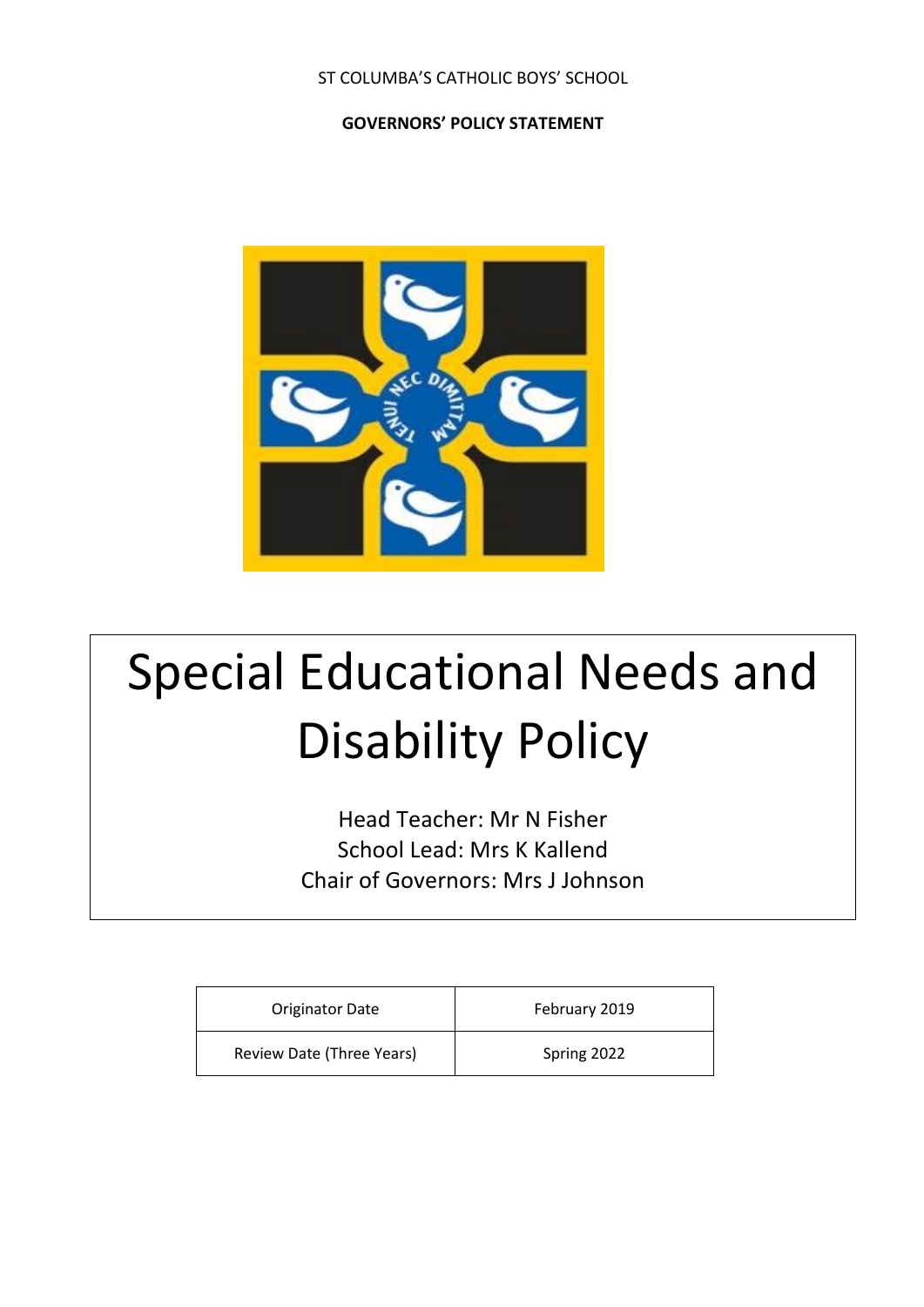# **Definition of Special Educational Needs**

Students have Special Educational Needs (SEN) if they have a learning difficulty, which calls for special educational provision to be made for them in order that good progress is made. Students have a learning difficulty if they;

- Have a significantly greater difficulty in learning than the majority of children of the same age; or
- Have a disability, which prevents or hinders them from making use of educational facilities of a kind generally provided for children of the same age in schools within the area of the Local Authority.

Students must not be regarded as having a learning difficulty solely because the language or form of language of their home is different from the language in which they will be taught.

The focus of the Special Educational Needs and Disability Code of Practice is to remove the barriers to a child's progress through arranging provision that recognises a child's learning characteristics, modifies the learning environment and uses a range of teaching styles.

Students are identified have having SEN when they have not made progress despite the school setting suitable learning challenges which reflect the student's abilities, learning potential and emotional development, responding to the individual's diverse needs, seeking ways to overcome potential barriers to learning and assessment for individual and groups of students, evaluating the strategies and interventions employed in an inclusive curriculum.

Adequate progress can be defined in a number of ways. It might, for instance, be progress which:

- Closes the attainment gap between the student and the student's peers;
- Prevents the attainment gap growing wider;
- Is similar to that of peers starting from the same attainment baseline, but less than that of the majority of peers;
- Matches or betters the student's previous rate of progress;
- Ensures access to the full curriculum;
- Demonstrates an improvement in self-help, social or personal skills;
- Is likely to lead to appropriate accreditation; and
- Is likely to lead to participation in further education, training and/or employment.

If appropriate progress is achieved in the classroom then the student is not considered to have SEN.

St Columba's Catholic Boys School values the contribution that every child and young person can make and welcomes the diversity of culture, religion and intellectual style. The school seeks to raise the achievement, remove barriers to learning and increase physical and curricular access for all. All children and young people with SEN are valued, respected and equal members of the school.

As such, provision for students with SEN is a matter for the school as a whole. All teachers are teachers of students with SEN. The governing body, Head Teacher, SENCo and all other members of staff have important responsibilities.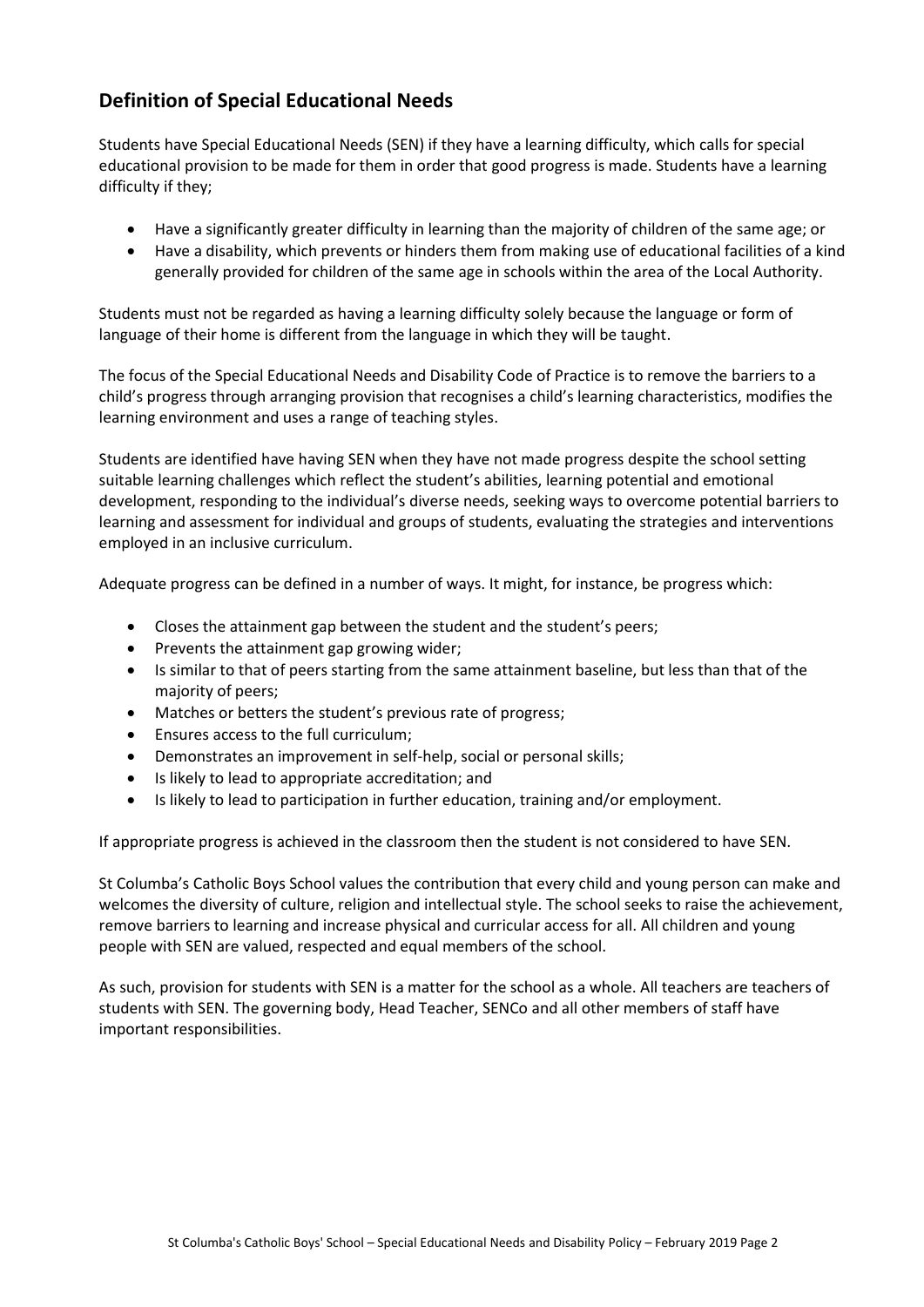# **Objectives**

- To ensure that the culture, practice, management and deployment of resources are designed to meet the needs of all students with SEN;
- To enable students with SEN to maximise their achievements;
- To ensure that the needs of students with SEN are identified, assessed, provided for and regularly reviewed;
- To ensure that all students with SEN are offered full access to a broad, balanced and relevant curriculum including the National Curriculum as appropriate;
- To work in partnership with parents to enable them to make an active contribution to the education of their child; and
- To take the views and wishes of the child into account.

# **Roles and Responsibilities**

### **The role of the Governing Body**

The Governing Body, in cooperation with the Head Teacher, will determine the school's general policy and approach to provision for children with SEN, establish the appropriate staffing and funding arrangements and maintain a general oversight of the school's work.

The Governing Body will:

- Ensure that the necessary provision is made for any student who has SEN;
- Ensure that the SEN Information Report is published on the school website;
- Ensure that teachers in the school are aware of the importance of identifying, and providing for, those students who have SEN;
- Consult the Local Authority and the governing bodies of other schools, when it seems to be necessary or desirable in the interests of coordinated special educational provision in the area as a whole;
- Ensure that a student with SEN joins in the activities of the school together with students who do not have SEN, so far as is reasonably practical and compatible with the child receiving the special educational provision their learning needs call for;
- Ensure the efficient education of the students with whom SEN students are educated and the efficient use of resources;
- Report to parents on the implementation of the school's policy for students with SEN;
- Have regard to the Code of Practice when carrying out its duties toward all students with SEN;
- Ensure that parents are notified of a decision by the school that SEN provision is being made for the child; and
- Ensure that they are fully informed about SEN issues, so that they can play a major part in school self-review.

#### **The role of the Head Teacher**

The Head Teacher has responsibility for the day to day management of all aspects of the school's work, including provision for children with SEN. The Head Teacher will keep the Governing Body fully informed and also work closely with the school's SEN Coordinator.

#### **The role of the SENCo**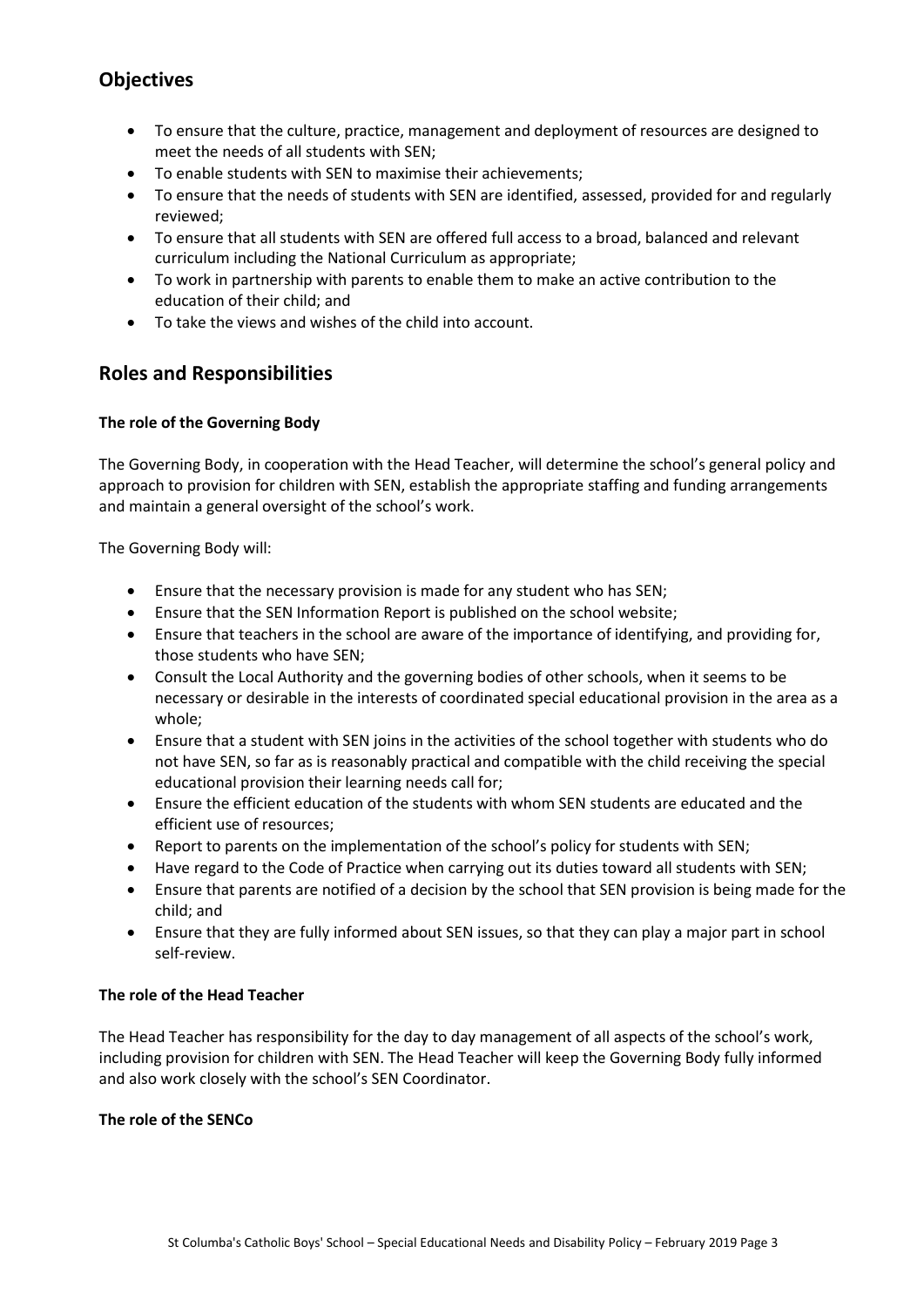The SEN Coordinator (SENCo), in collaboration with the Head Teacher, Governing Body, Senior Leadership Team and Teachers, plays a key role in helping to determine the strategic development of the SEN policy and provision in the school to raise the achievement of students with SEN.

The SENCo takes day to day responsibility for the operation of the SEN policy and coordination of the provision made for individual students with SEN, working closely with staff, parents, and outside agencies. The SENCo also provides related professional guidance to colleagues with the aim of securing quality first teaching for students with SEN.

The SENCo, with the support of the Head Teacher and colleagues, will seek to develop effective ways of overcoming barriers to learning and sustaining effective teaching through the analysis and assessment of students' needs, by monitoring the quality of teaching and standards of students' achievements, and by setting targets for improvement.

The SENCo will support staff in devising strategies, setting targets appropriate to the needs of the student and advising on appropriate resources and materials for use with SEN and on the effective use of materials and personnel in the classroom.

The key responsibilities include:

- Overseeing the day to day operation of the school's SEN policy;
- Liaising with the Designated Teacher where a looked after student has SEN;
- Advising on the graduated approach to providing SEN support;
- Advising on the deployment of the school's delegated budget and other resources to meet the student's needs effectively;
- Contributing to the in-service training of staff;
- Coordinating provision for students with SEN;
- Overseeing the records on all students with SEN;
- Liaising with the parents of students with SEN;
- Liaising with external agencies and the Early Intervention Team;
- Monitoring Annual Review;
- Maintaining the school's SEN Register;
- Liaising with the SENCos in Primary Schools to ensure smooth transition;
- Working with the head teacher and school governors to ensure that the school meets its responsibilities under the Equality Act (2010) with regard to reasonable adjustments and access arrangements and
- Liaising with potential next providers of education to ensure a student and their parents are informed about options and smooth transition is planned.

#### **The role of teaching and non-teaching staff**

Class Teachers are responsible for:

- Including students with SEN in the classroom and for providing appropriately differentiated curriculum. They can draw on the SENCo for advice on assessment and strategies to support inclusion;
- Making themselves aware of this policy and procedures for identification, monitoring and supporting students with SEN; and
- Giving feedback to parents of students with SEN.

#### Higher Level Teaching Assistants (HLTAs) Subject Based

Should work alongside or with guidance from, a subject teacher and Head of Department. They may be partly responsible for bullet points above for the Class Teachers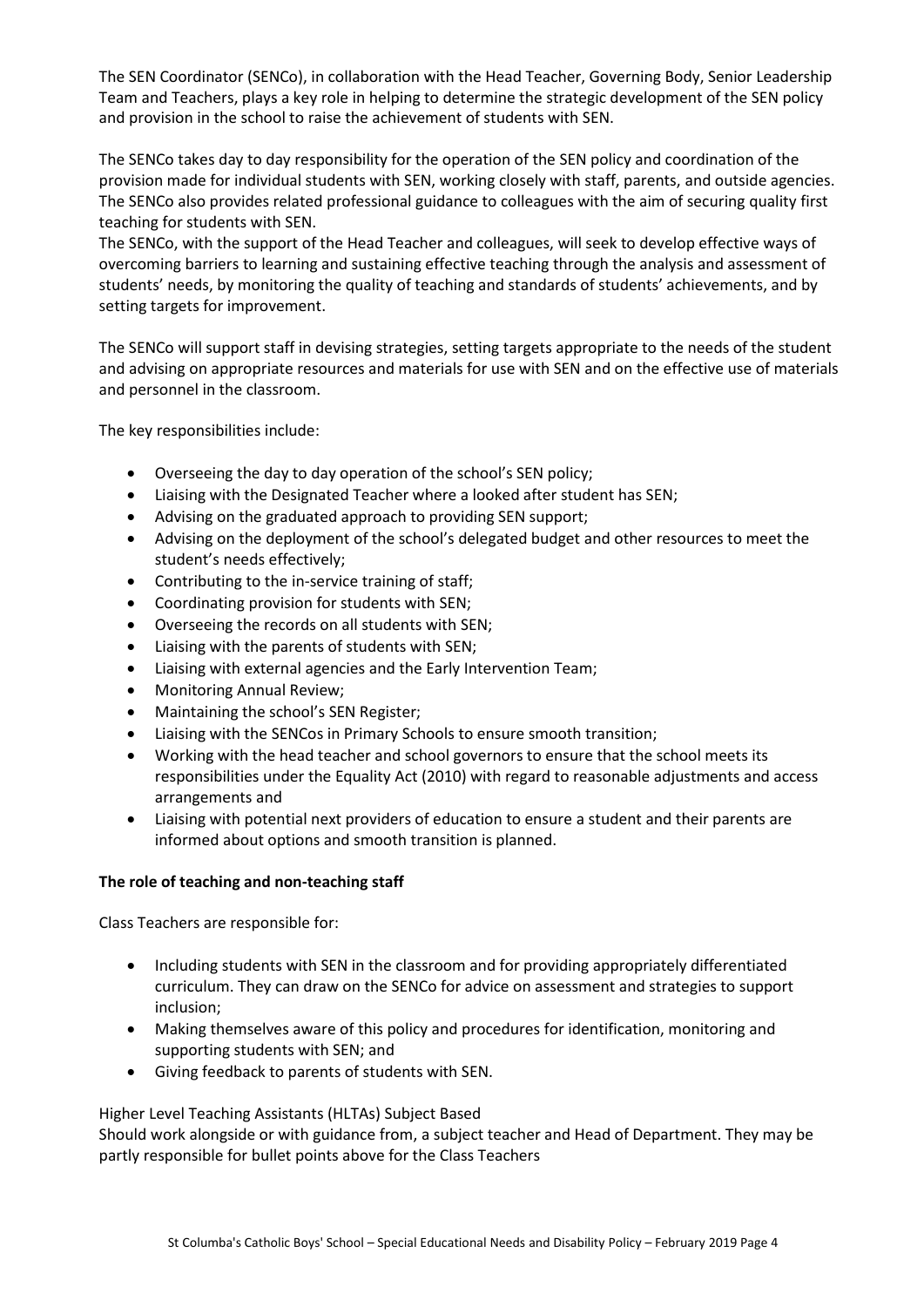Teaching Assistants should:

- Be fully aware of this policy and the procedures for identifying, assessing and making provision for students with SEN;
- Support students on a 1:1, small group basis or in a mainstream class;
- Use the school's procedures for giving feedback to teachers about students' responses to tasks and strategies.

#### **The role of parents/carers**

St Columba's recognises and accepts the values and contribution of parents and encourages their participation. We promote a culture of co-operation between parents, schools, Local Authorities and others. This is important in enabling anyone with SEN achieve their full potential.

#### **External agencies and support services**

There is a termly Early Intervention Team (EIT) meeting arranged by Bexley Early Intervention Team where updates on students already known to the team are given and new students can be raised following consent being obtained from parents/carers for intervention/assessment from external agencies. This team includes the Educational Psychology and Assessment Service and Additional Educational Needs advisor. The team will also give advice, share resources and provide in-house training.

Specialist direct support from the Local Authority SEN support service is used e.g. for Students with autistic spectrum disorder (ASD), Vision Impairment (VI), Speech and Language therapy services for children and English as an Additional language (EAL)

In addition, the SENCo also liaises as necessary with a number of other outside agencies. These include but are not restricted to:

- Social Services;
- CAHMS;
- Educational Welfare Service;
- School Nurse:
- Community Paediatrician;
- Occupational Therapy;
- Physiotherapy

Parents/carers are informed if any outside agency is involved.

## **SEN Register**

Students not making expected progress (as described above) will be placed on the SEN Register. They will be placed at SEN Support (K) where support is received that is additional to or different from the school's usual differentiated curriculum. This can include training and advice from Specialist outreach services and agencies.

A request for Statutory Assessment can be made when the school and partner agencies have tried but are unable to meet the needs of the student to ensure appropriate progress. An education, health and care plan will provide additional resources above the provision at SEN Support.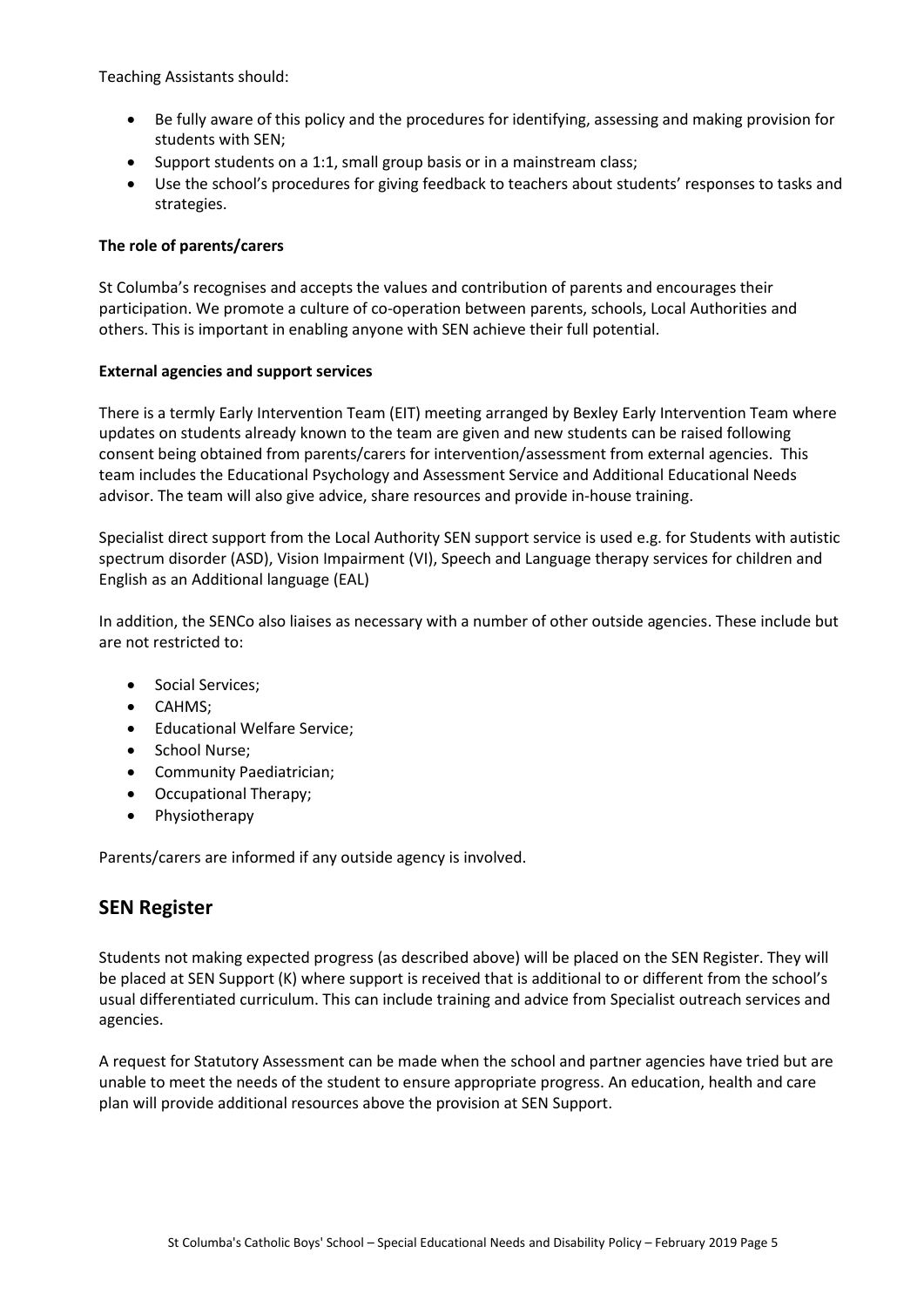The LA may decide that the degree of the student's learning difficulty and the nature of the provision necessary to meet the child's SEN is such as to require the Local Authority to determine the child's special educational provision through an education, health and care plan.

An education, health and care plan needs will include;

- The student's name, address and date of birth;
- Details of all the Students special needs;
- The students health needs (where appropriate);
- Students social care needs (where appropriate);
- Outcomes;
- Identify the special educational provision necessary to meet the Students special educational needs;
- Any health provision reasonably required;
- Social care provision under S2 of Chronically Sick and Disabled Persons Act 1970;
- Any other social care provision
- Identify the type and name of the school where the provision is to be made;
- Personal budget and
- Include information on non-educational provision.

All students currently with a statement of special educational needs will have their statement reviewed by the local authority and possibly undergo a conversion to an education, health and care plan. The local authority is currently prioritising Year 11 and Year 6 and foresee these conversions should be completed by April 2018.

All children with statements or education, health and care plans of SEN will have short term targets set for them that have been established after consultation with parents, child and include targets identified in the statement of educational need or education and health care plan. These targets will be implemented, at least in part and as far as possible, in the normal classroom setting. The delivery of the interventions required to support a Student's progress will continue to be the responsibility of the class teacher.

Students on the SEN Register will be continually monitored for their progress and subject to regular reviews. If their progress improves sufficiently they may be removed from the SEN Register altogether.

## **Annual Review of a Statement of SEN**

All statements or education, health and care plans will be reviewed at least annually with the parents, the Student and the Local Authority and the school to consider whether any amendments need to be made to the description of the student's needs or to the special educational provision specified in the statement. At annual review meetings with parents/carers we ensure that the child's strengths as well as weaknesses are discussed. Where we make suggestions as to how parents/carers can help at home, these are specific and achievable and ensure that all parents/carers go away from the meeting clear about the action to be taken and the way in which outcomes will be monitored and reviewed. Ideas and materials for supporting learning at home will be discussed with parents/carers and distributed on request. Statemented students or those with education, health and care plans are invited to submit their views in writing as part of their annual review as well as to attend the review itself. Students contribute to the setting of their own targets and strategies.

The annual review held in Year 9 will be particularly significant in preparing for the student's transition to employment, the further education sector, work-based training, higher education and adult life. The aim of the annual review in Year 9 and subsequent years is to review the young person's statement and draw up and review the Transition Plan. This must involve the Connexions Service.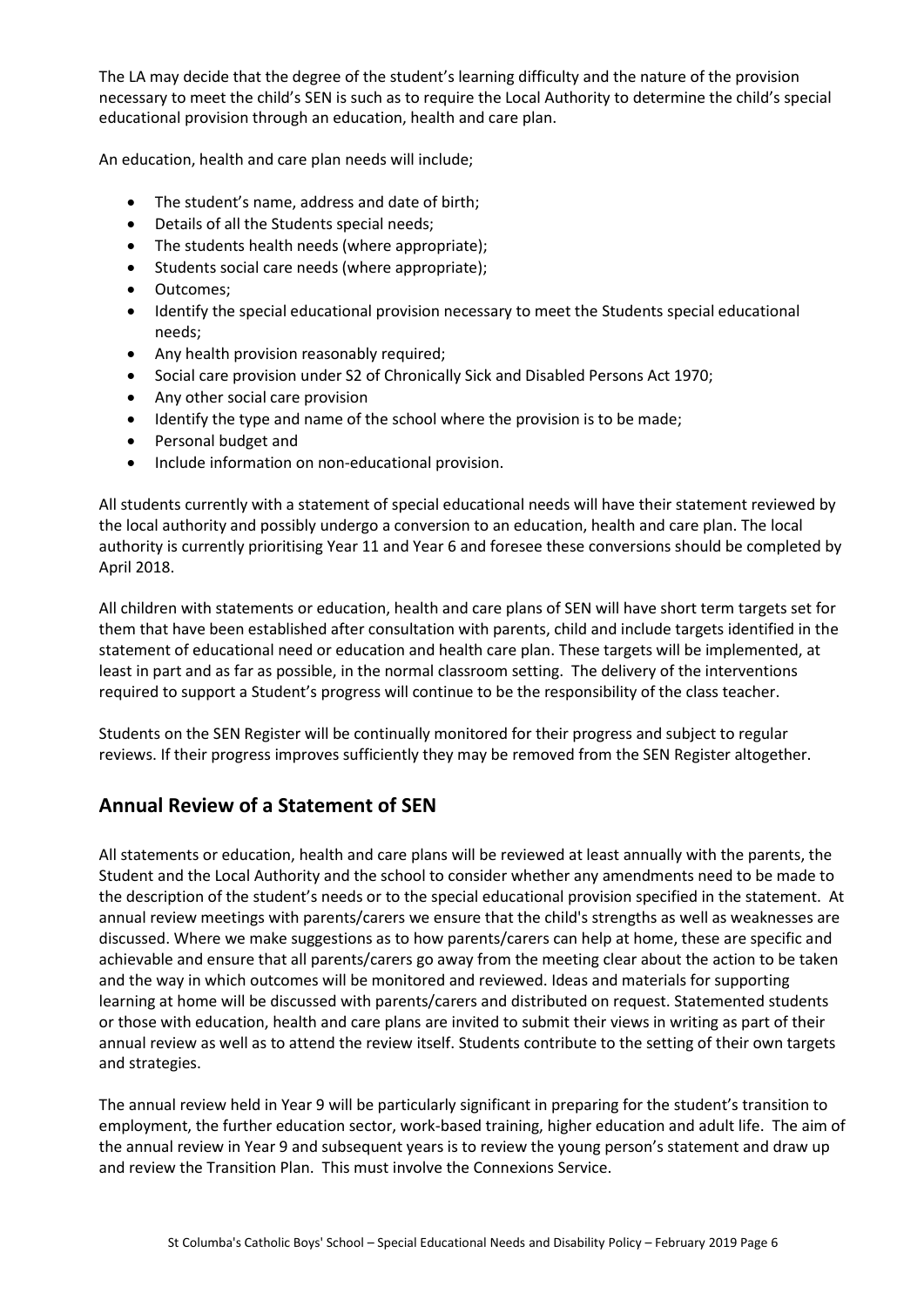Additionally Students will be identified as Class Action (but not on the SEN register) if they are identified as attaining below their peers but making some progress. These Students should make progress with quality first teaching and effective classroom practice. Students with a diagnosis of low incidence physical, sensory or medical impairment whose needs are being met, e.g. through the provision of aids, and can access the curriculum as well as non-impaired Students may not need to be classified as SEN Support (K) however the school will hold a separate medical needs list.

# **Provision Mapping**

The school is committed to the principle of inclusion and the need to develop in order to become more responsive to the needs of all children. Consequently the school has adopted the principle of Provision Mapping, which focuses our attention on using all possible resources to support the progress and development of students experiencing difficulties in their learning. Such an approach allows us to identify ways of supporting students with SEN but also other groups of children as outlined in our Inclusion Policy.

## **Nature of Intervention**

The school has a clear approach to identifying and responding to SEN as it recognises the benefits of early identification and then making effective provision to improve the long term outcomes for the student.

The SENCo and the student's subject teachers should decide on the action needed to help the Student to progress in the light of their earlier assessment. This might be:-

- To provide different learning materials or special equipment;
- To introduce some group or individual support;
- To devote extra adult time to devising the nature of the planned intervention and to monitoring its effectiveness;
- To undertake staff development and training aimed at introducing more effective strategies;
- Access to Local Authority support services for one-off occasional advice on strategies or equipment or for staff training make it possible;
- To provide effective intervention without the need for regular or ongoing input from external agencies.

## **Access to the wider curriculum**

There is a range of activities that SEN Students are encouraged to participate in. Students participating in these activities are supported. The activities include lunchtime and after school clubs and after-school homework clubs as well as school trips.

## **Resource Provision**

The school has a Resource Provision for Students on the Autistic Spectrum, those with speech, language and communication difficulties and those with a physical difficulty. The aim of the Resource Provision is to enable successful access to the Curriculum for students whose statements name the Resource Provision. The Resource Provision is part of a 'mainstream' educational provision. The expectation is that students in the Resource Provision will be provided with appropriate support to enable full inclusion within the school. The St Ambrose Suite will be staffed to allow any withdrawal support that is necessary. This Provision is overseen by the SENCo and has a full-time HLTA as well as some time allocation from the Teaching Assistants.